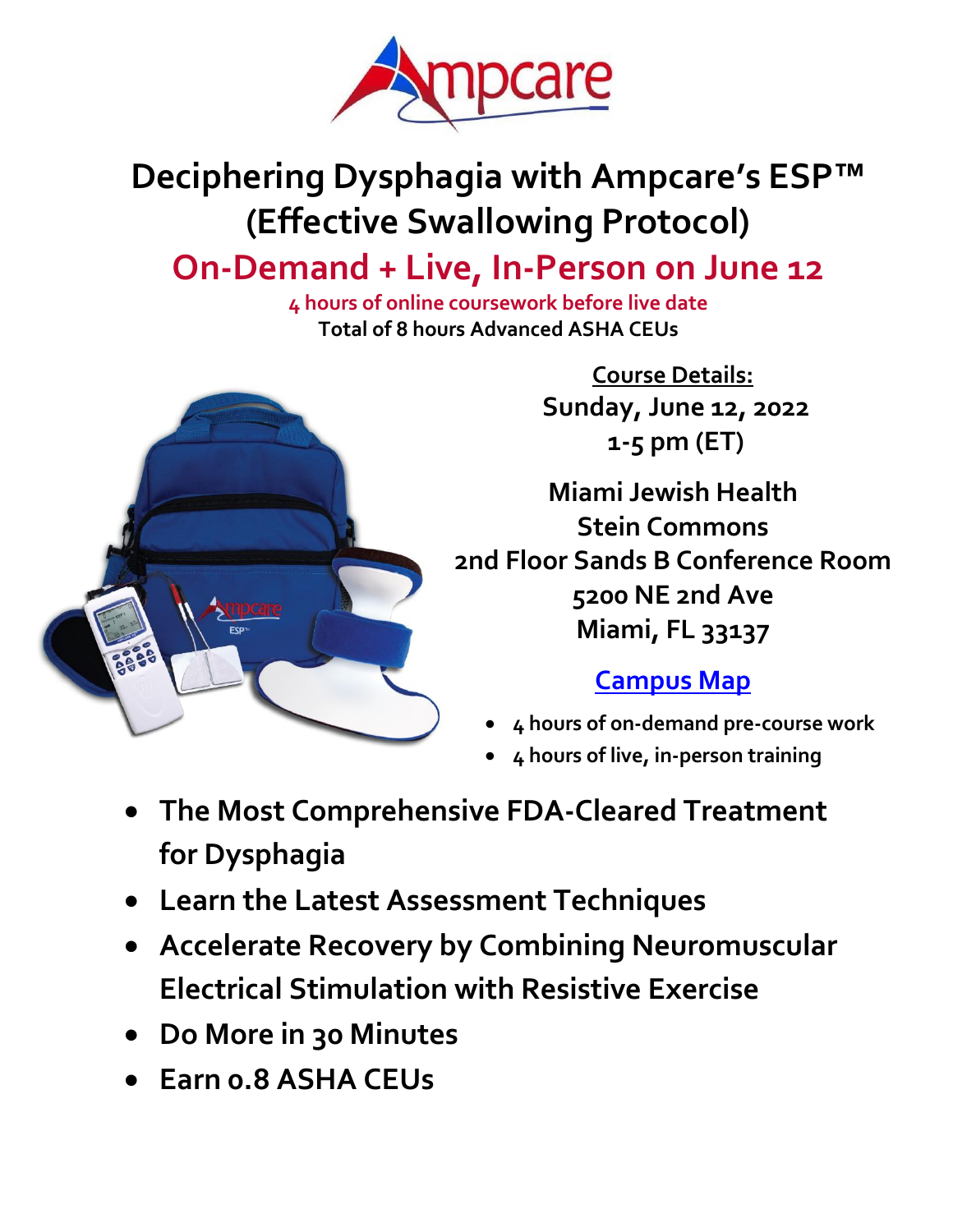## **New 30-minute Treatment for Dysphagia**

Ampcare's patented and FDA-cleared system for dysphagia treatment takes traditional therapy approaches to the next level. Ampcare's ESP (Effective Swallowing Protocol) unites the benefits of neuromuscular electrical stimulation (NMES) while incorporating proper postural strategies and resistive exercises.



**Patient at rest** 

**Patient receiving Ampcare's ESP** 

This seminar will guide clinicians through the latest clinical approach to treat dysphagia. Ampcare's ESP combines NMES with specifically designed electrodes to fit the submental and facial areas to work in conjunction with indirect (NPO) techniques and newly developed therapeutic exercises. This systematic rehabilitation approach works to improve hy0-laryngeal excursion, speed up laryngeal vestibule closure reaction times and enhance swallowing posture by providing the tools to accelerate swallow function.

This course will teach participants the specific rationale behind the parameters best suited for small muscle rehabilitation, review the anatomy of the muscle groups and cranial nerves associated with the swallow, and provide extensive "hands on" experience using the technique.

## **Participants will receive:**

- 4 hours of online pre-course work and 4 hours of live interactive training
- 1 (one) package of FDA 510(k)-cleared Ampcare E Series Electrodes
- Training course manual, which will be reviewed with a PowerPoint presentation that includes pictures, exercises, and flow chart for demonstration purposes and enhanced learning

## **Agenda:**

**On-demand pre-course work (4 hours) to be completed ONLINE prior to start of live training**

- Introduction to the Ampcare ESP Online Training (12:23)
- Developing the Concept of ESP (23:05)
- Evidence-Based Research Validating ESP (27:38)
- Anatomy and Physiology as it Relates to NMES (1:01:13)
- Cranial Nerve Assessment for Dysphagia (20:51)
- Muscle Fiber Types and Recruitment Patterns (38:33)
- Videos of Application, Video fluoroscopy and FEES of ESP (26:25)

#### **Live, in-person training (4 hours) on June 12, 2022, 1-5 pm ET**

- Fundamental Principles of NMES and Ampcare ESP Parameters (60:00)
- Electrode Placement, Restorative Posture Device & Recommended Exercises (30:00)
- Programming the Ampcare ES Unit & Electrode Applications (15:00)
- Hands on lab break up into groups (60:00)
- ESP for Oral Motor Management Facial Placement (45:00)
- Documentation and Billing, FDA 510(k), and Competencies (15:00)
- Post Test  $Q$  & A (15:00)

This accredited continuing medical education activity is copyrighted © 2013 by AMPCARE, LLC 20.Rev.A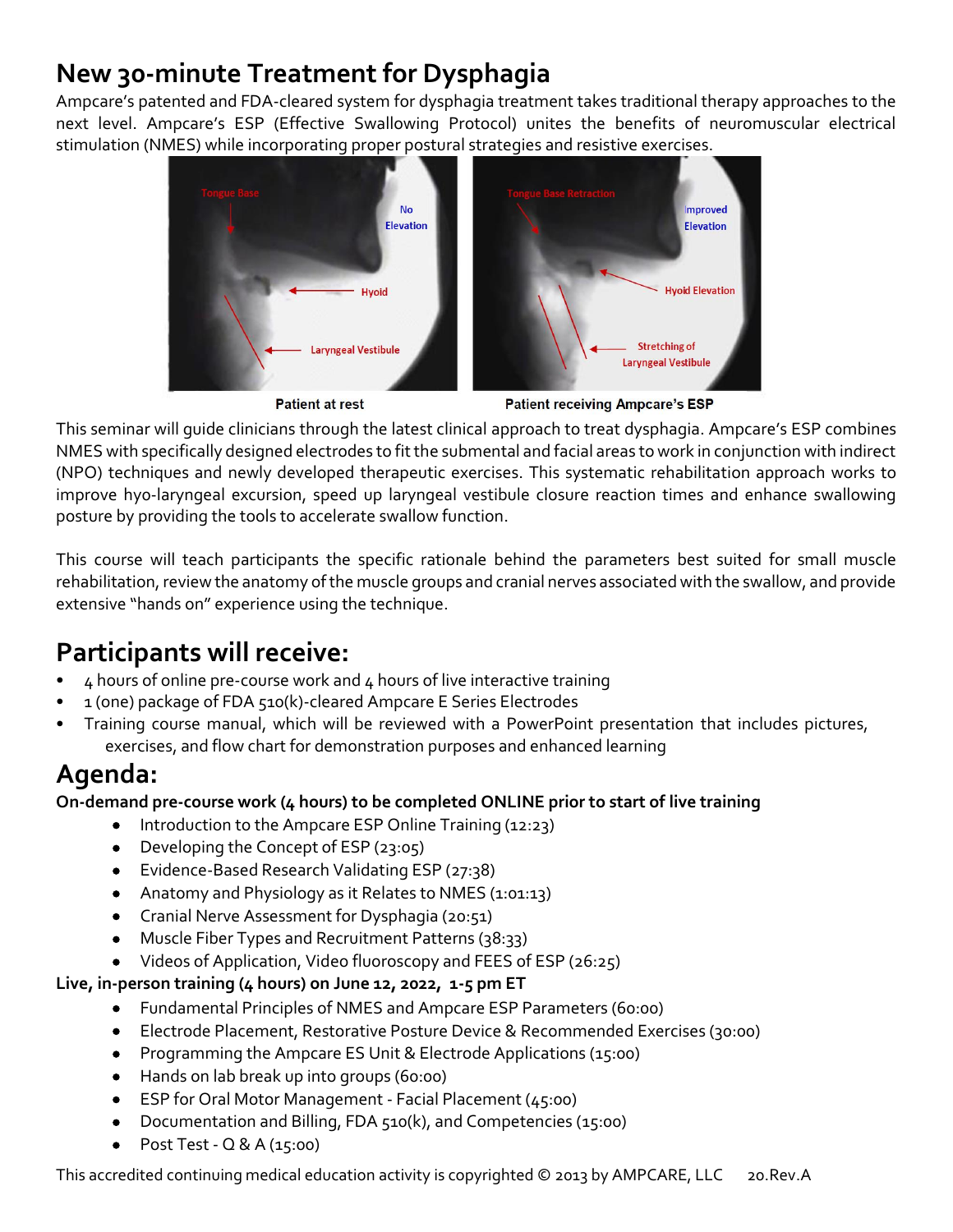## **Accreditation**



## **Faculty**

**Russ Campbell, PT,** is an award-winning therapist and received his degree from Northwestern University in 1989. Over his 30 years of clinical practice, he has provided care in acute care hospitals, inpatient rehab units, skilled nursing facilities, outpatient clinics and home health arenas. Russ specializes in using modalities in conjunction with a holistic approach to foster faster outcomes to maximize the quality of life of the elderly patient. He has provided over 500 continuing education trainings to physical, occupational and speech therapists across the country.

**Ronda Polansky, MS, CCC-SLP,** is an ASHA-certified Speech Language Pathologist and owner of DiagnosTEX, a mobile Modified Barium Swallow Study company in Dallas/Fort Worth, Texas. She has more than 25 years of experience specializing in dysphagia and has performed over 15,000 Modified Barium Swallow Studies (MBSS). Ronda has led CE courses and has published materials on dysphagia. She received her Master of Science in Communication Science Disorders/Speech Pathology from Texas Woman's University in 1992.

**Rick McAdoo, MS, CCC-SLP,** received a Bachelor of Science in Speech-Language Pathology from Texas Christian University in 1989 and received his Master of Science in Speech-Language Pathology from Texas Christian University in 1990. He has worked primarily with the adult neurogenic population with specialized emphasis in dysphagia. Over the past 20 years his focus has included a research component and was the first to show laryngeal elevation using transcutaneous electrical stimulation on both a computerized laryngeal analyzer and under video fluoroscopy.

Course instructors may vary based on the number of attendees.

#### **Disclosure Statements:**

Russ Campbell, PT, Disclosures: Financial: Russ has intellectual property rights, holds a patent on Ampcare ESP Technology and receives compensation for its sale. He is employed by and has ownership interests in Ampcare, LLC, and receives a salary. Nonfinancial: He has no relevant nonfinancial relationships to disclose.

Rick McAdoo, MS, CCC-SLP, Disclosures: Financial: Rick has intellectual property rights, holds a patent on Ampcare ESP Technology and receives compensation for its sale. He is employed by and has ownership interests in Ampcare, LLC, and receives a salary. Nonfinancial: He has no relevant nonfinancial relationships to disclose.

Ronda Polansky, MS, CCC-SLP, Disclosures: Financial: Ronda has intellectual property rights, holds a patent on the Ampcare ESP Technology and receives compensation for its sale. She has ownership interests in Ampcare, LLC. Nonfinancial: She has no relevant nonfinancial relationships to disclose.

This presentation will focus exclusively on Ampcare products and Ampcare's Effective Swallowing Protocol (ESP) and will not include information on other similar or related products, services, and therapy techniques.

**Ampcare, LLC** 

**Advanced Level** 0.8 ASHA CEUs